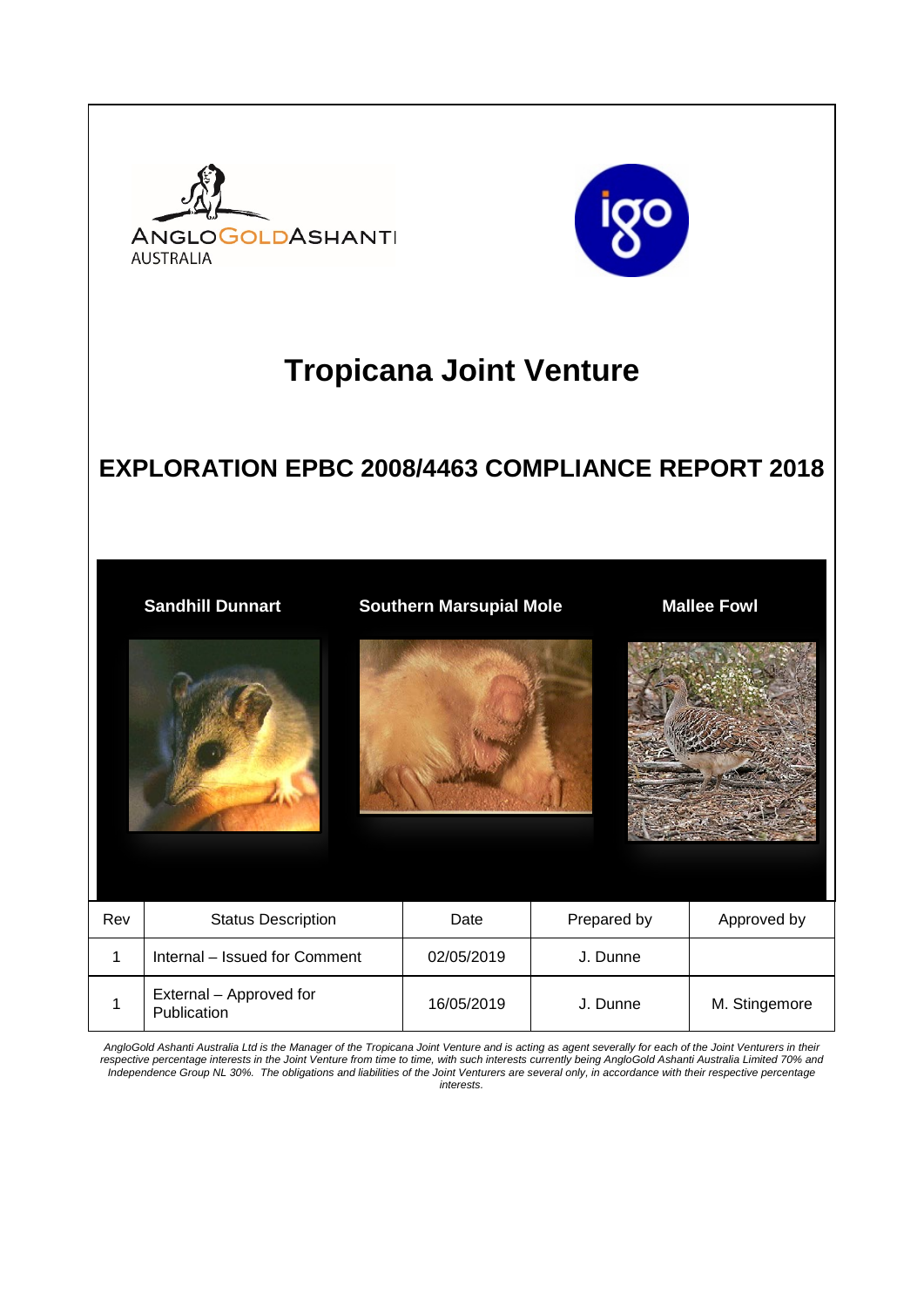



#### **Table of Contents**

| 1              | Background                 |                                          | 4              |
|----------------|----------------------------|------------------------------------------|----------------|
|                | 1.1                        | EPBC Referral No: 2008/4463 and Approval | 4              |
|                | 1.2                        | Location, Climate and Landscape          | 5              |
|                | 1.3                        | <b>Tenement and PoW Details</b>          | $\overline{7}$ |
|                | 1.4                        | <b>Definitions</b>                       | 10             |
| $\overline{2}$ | <b>EPBC Act Compliance</b> |                                          | 11             |
|                | 2.1                        | Condition 1                              | 11             |
|                | 2.2                        | Condition 2                              | 11             |
|                | 2.3                        | Condition 3                              | 12             |
|                | 2.4                        | Condition 4                              | 14             |
|                | 2.5                        | Condition 5                              | 15             |
|                | 2.6                        | Condition 6                              | 15             |
|                | 2.7                        | Condition 7                              | 16             |
|                | 2.8                        | Condition 8                              | 16             |
|                | 2.9                        | Condition 9                              | 16             |
|                | 2.10                       | Condition 10                             | 17             |
|                | 2.11                       | Condition 11                             | 17             |
|                |                            | 2.12 Condition 12                        | 17             |
| 3              |                            | Conclusion                               | 18             |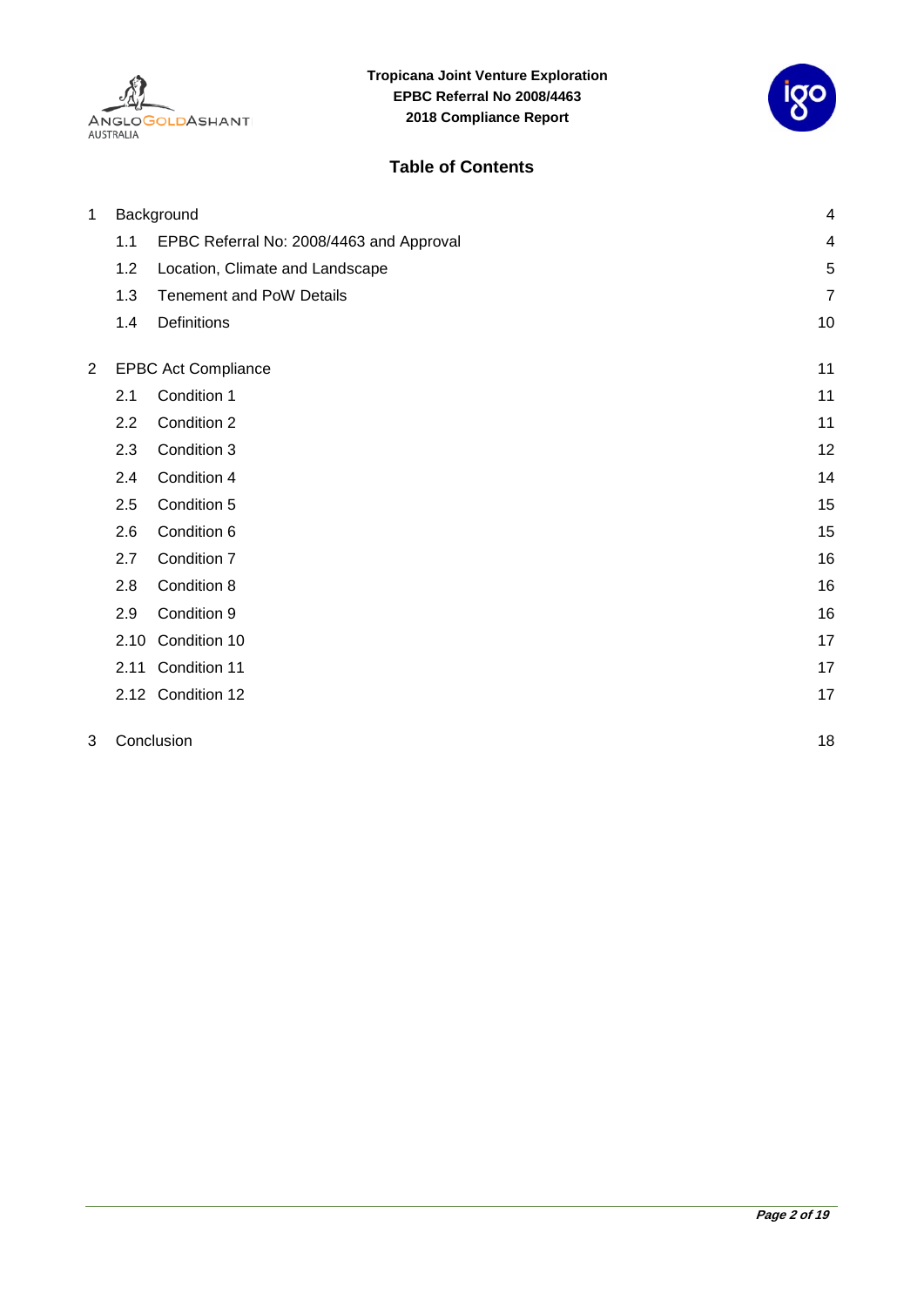



#### **List of Figures**

| Figure 2 Map displaying active and partial surrendered tenure within the EPBC Referral Area 9 |  |
|-----------------------------------------------------------------------------------------------|--|

#### **List of Tables**

| Table 2 – Tenements surrendered and partially surrendered within the EPBC Referral Area  8 |  |
|--------------------------------------------------------------------------------------------|--|
|                                                                                            |  |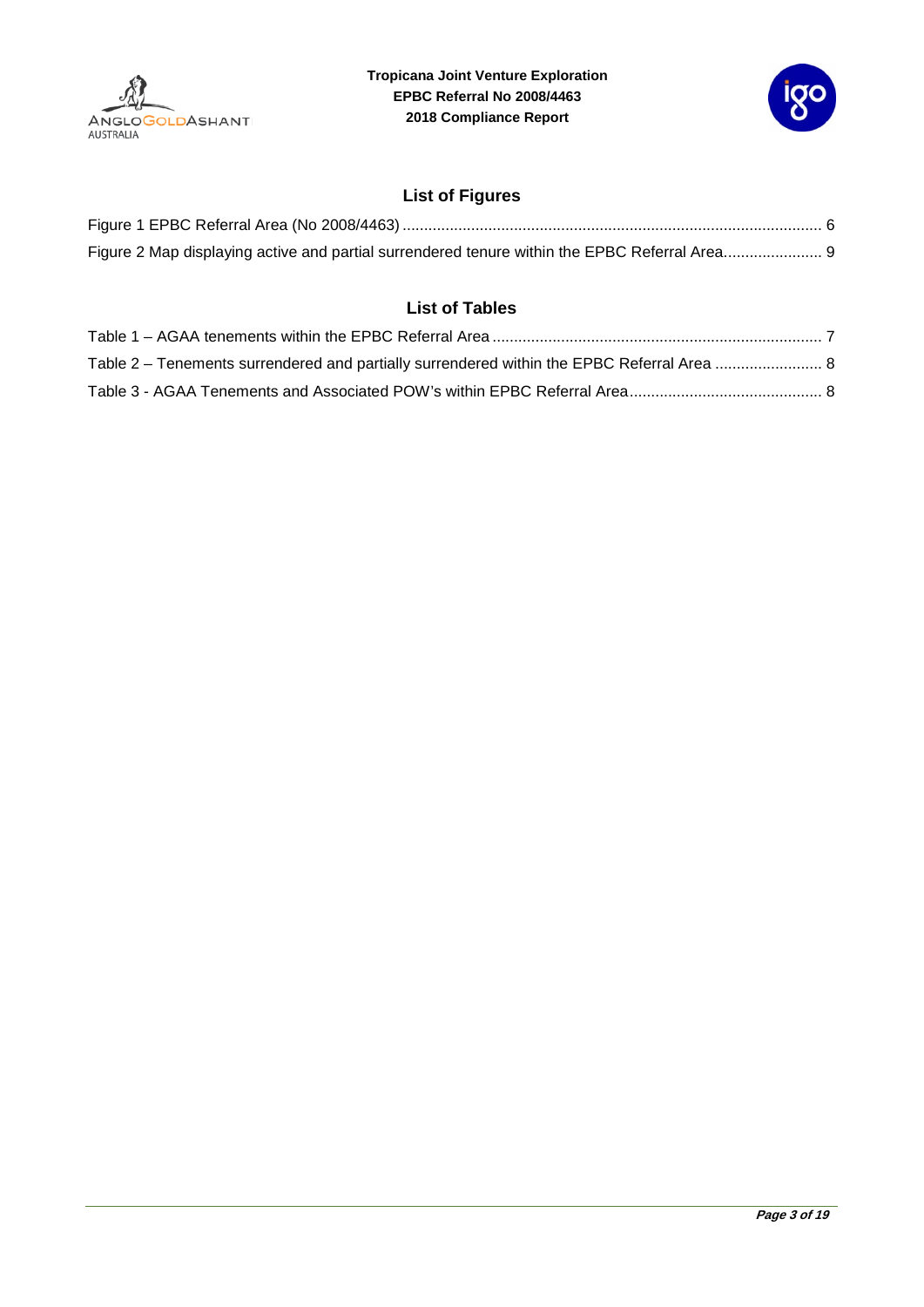



# <span id="page-3-0"></span>**1 Background**

| <b>Project Name:</b>          | <b>Tropicana Joint Venture</b>                          |  |
|-------------------------------|---------------------------------------------------------|--|
| <b>Exploration Tenements:</b> | E39/1012, E39/1013, E39/1990, E39/1989                  |  |
| <b>POW Numbers:</b>           | REG ID 70810 (POW_171213)                               |  |
| <b>Tenement Holder:</b>       | AngloGold Ashanti Australia Ltd / Independence Group NL |  |
| <b>Report Period:</b>         | 1st January 2018 to 31st December 2018                  |  |

### <span id="page-3-1"></span>**1.1 EPBC Referral No: 2008/4463 and Approval**

In September 2008 it was identified that proposed exploration activities by Anglogold Ashanti Australia Ltd (AGAA) in the Great Victoria Desert may impact two matters of national environmental significance as listed in the Federal *Environment Protection and Biodiversity Conservation Act 1999* (*EPBC Act*), these being (i) Listed Threatened Species and Ecological Communities and (ii) Listed Migratory Species. The proposed exploration activities (EPBC Referral Area) were referred to the Federal Department of Sustainability, Environment, Water, Population and Communities (DSEWPaC), now Department of Environment and Energy (DoEE), in September 2008. DSEWPaC determined the proposed activities to be a "Controlled Action" requiring Federal assessment via an instrument to be determined at a later date and depending on the status of the proposed activities under State Legislation.

In February 2010 the proposed activities were referred to the State Environmental Protection Authority (EPA) under Section 38 of the *Environmental Protection Act 1986* to enable a level of assessment to be determined. The EPA set a level of assessment of "Not Assessed – Public Advice Given" with the recommendation that a Conservation and Environmental Management Plan (CEMP) be developed in consultation with then Western Australian Department of Environment and Conservation (DEC), now Department of Biodiversity Conservation and Attractions (DBCA).

A CEMP was prepared for the proposed exploration activities in consultation with the DEC Environmental Management Branch. The plan identified the existing environmental values, potential impacts from the proposed exploration activities and the management and mitigation of those potential impacts. The CEMP, dated 17 December 2010, was approved by DEC and DSEWPaC in January 2011. On the 27th of October 2011 approval was granted to AGAA to begin exploration activities within the EPBC referral area subject to a number of conditions.

AGAA formally communicated the start of works in the area on the 10th of April 2012, however DSEWPaC informed the company of its requirements to have in place an approved Southern Marsupial Mole Monitoring Program. This led to a request for variations of the EPBC conditions, which were approved, together with the Monitoring Program, on 19 February 2013.

The planning of the drilling programs for the EPBC Referral area commenced thereafter, making 19 February 2013 the 'commencement of the action' under the EPBC conditions. After this date, works were conducted under consolidated Programmes of Work (PoW's) which are approved by the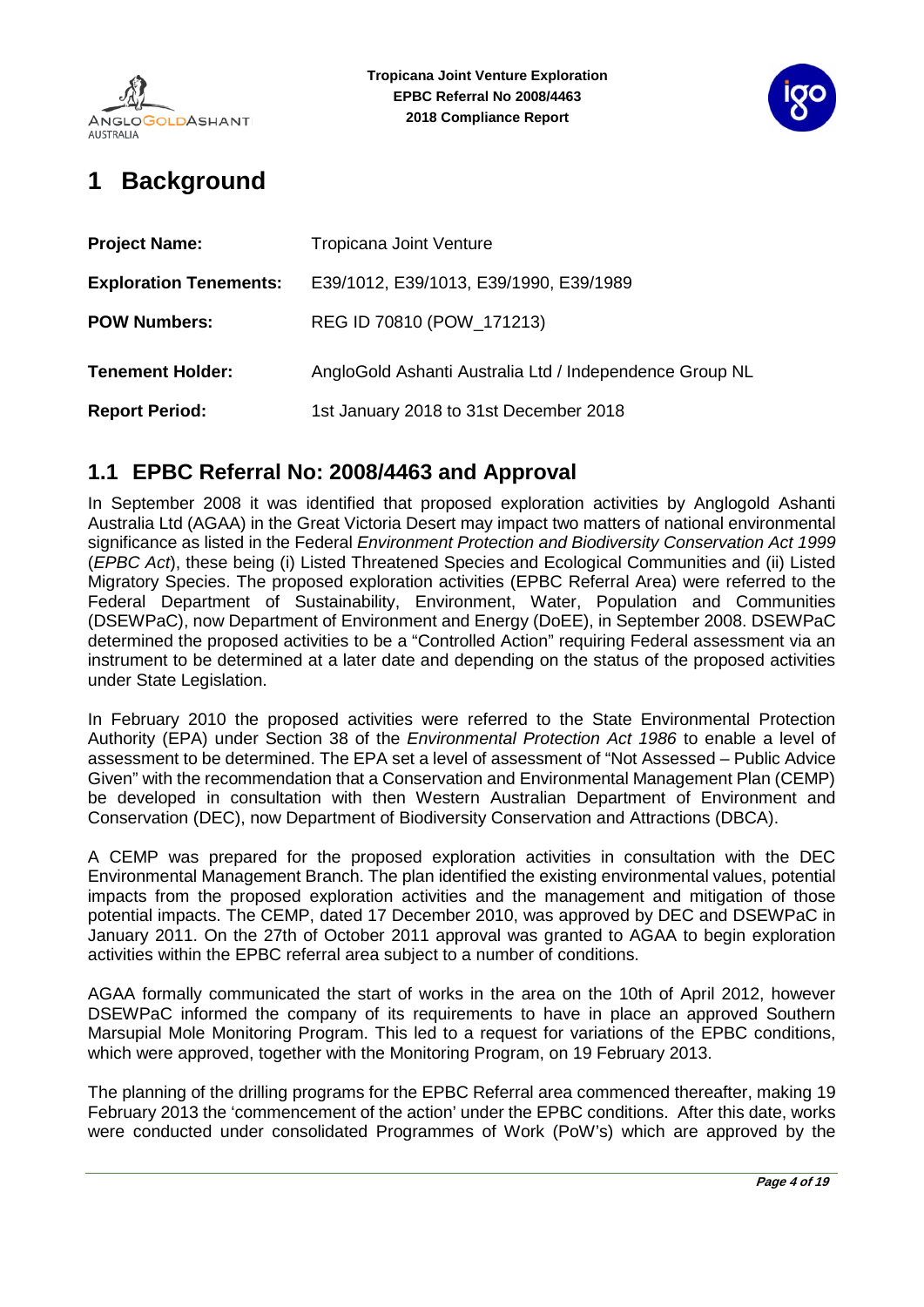



Environmental Division of the Western Australian Department of Mines, Industry Regulation and Safety (DMIRS)

AGAA is committed to all conditions outlined and will continue to work with the DoEE, DBCA and DMIRS. This report is made available to the public as part of AGAA's environmental values and in accordance with Condition 7 of the approved Variation to Conditions, which states:

*"Within three months of every 12 months anniversary of the commencement of the action, the person taking the action must make public a report on their website addressing compliance with the conditions of this approval over the previous 12 months. Including implementation of any management plans specified in the conditions."* 

### <span id="page-4-0"></span>**1.2 Location, Climate and Landscape**

The EPBC Referral area lies approximately 220 km southeast of Laverton and 330 km northeast of Kalgoorlie on the western edge of the Great Victoria Desert as shown in [Figure 1.](#page-5-0) The Plumridge Lakes Nature Reserve lies immediately to the northeast of the exploration area and the Queen Victoria Springs Nature Reserves lies to the southwest.

The EPBC Referral area is primarily situated within the Great Victoria Desert bioregion (GVD1) with the northern section entering the Central Subregion (GVD2) and the southern tip within the Coolgardie Eastern Goldfields bioregion. As such its climate can be described as arid, with hot summers and cool winters and an average rainfall of 200-300 mm annually. The areas landforms consist of salt lakes, lake derived dunes, Aeolian sand dunes and sand plains, and redder soils occasionally with outcropping rocks.

Spinifex (*Triodia spp*) and mallee (*Eucalyptus kingsmilli, E. youngiana*) with scattered marble gum (*E.gongylocarpa*) and native desert pines (*Callitris spp*) cover the sandy areas, while Mulga and Acacia woodlands occur through the red soils and outcrop areas. The salt lakes are dominated with salt bush *(Atriplex spp*), bluebush (*Kochia spp.*) and pearl bush (*Maireaina spp*.). The Priority Ecological Community (PEC) known as the *"Yellow Sandplain Communities of the Great Victoria Desert"* can also be found along the western edges of the EPBC Referral Area.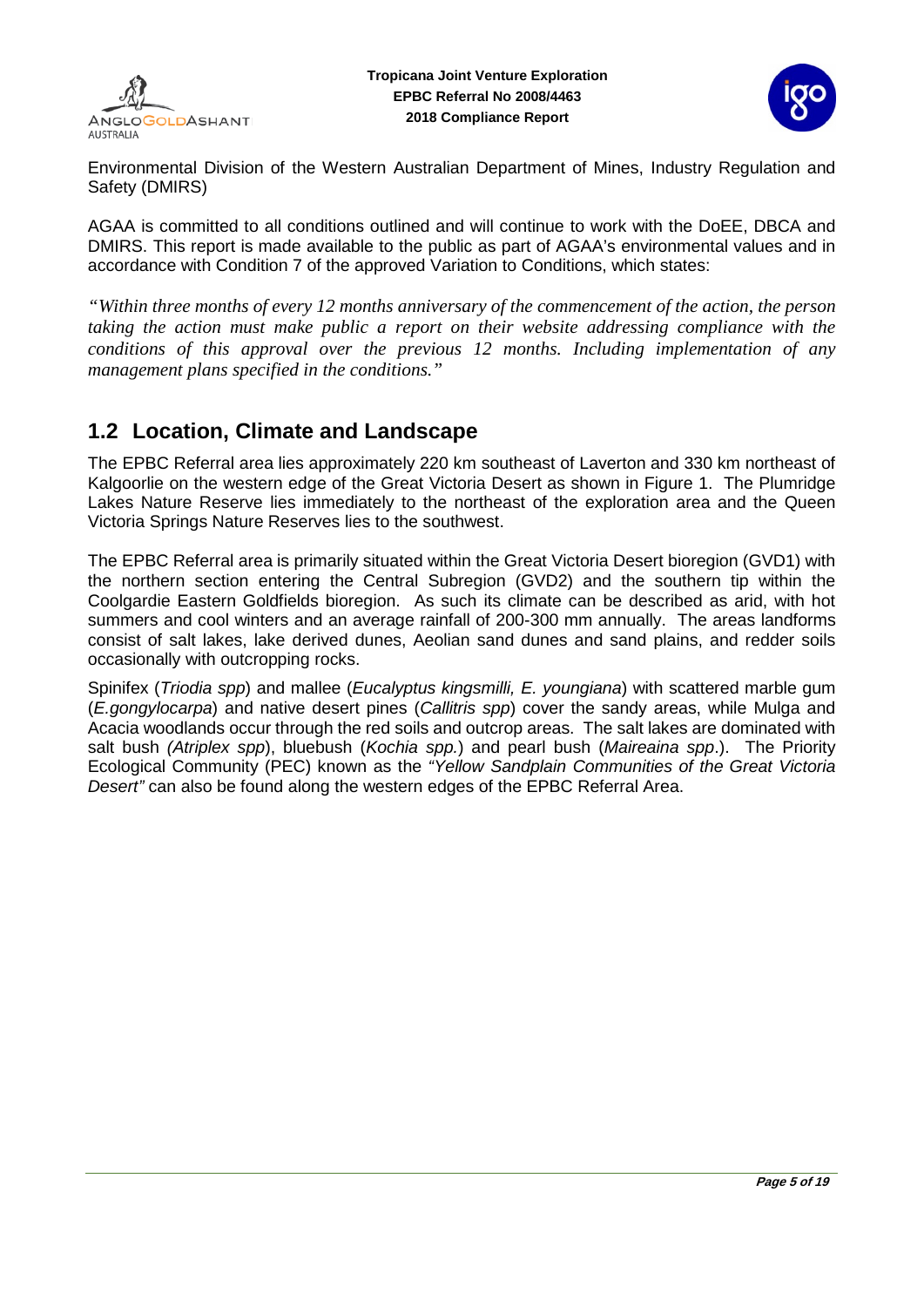

**Tropicana Joint Venture Exploration EPBC Referral No 2008/4463 2018 Compliance Report**





<span id="page-5-0"></span>**Figure 1 EPBC Referral Area (No 2008/4463)**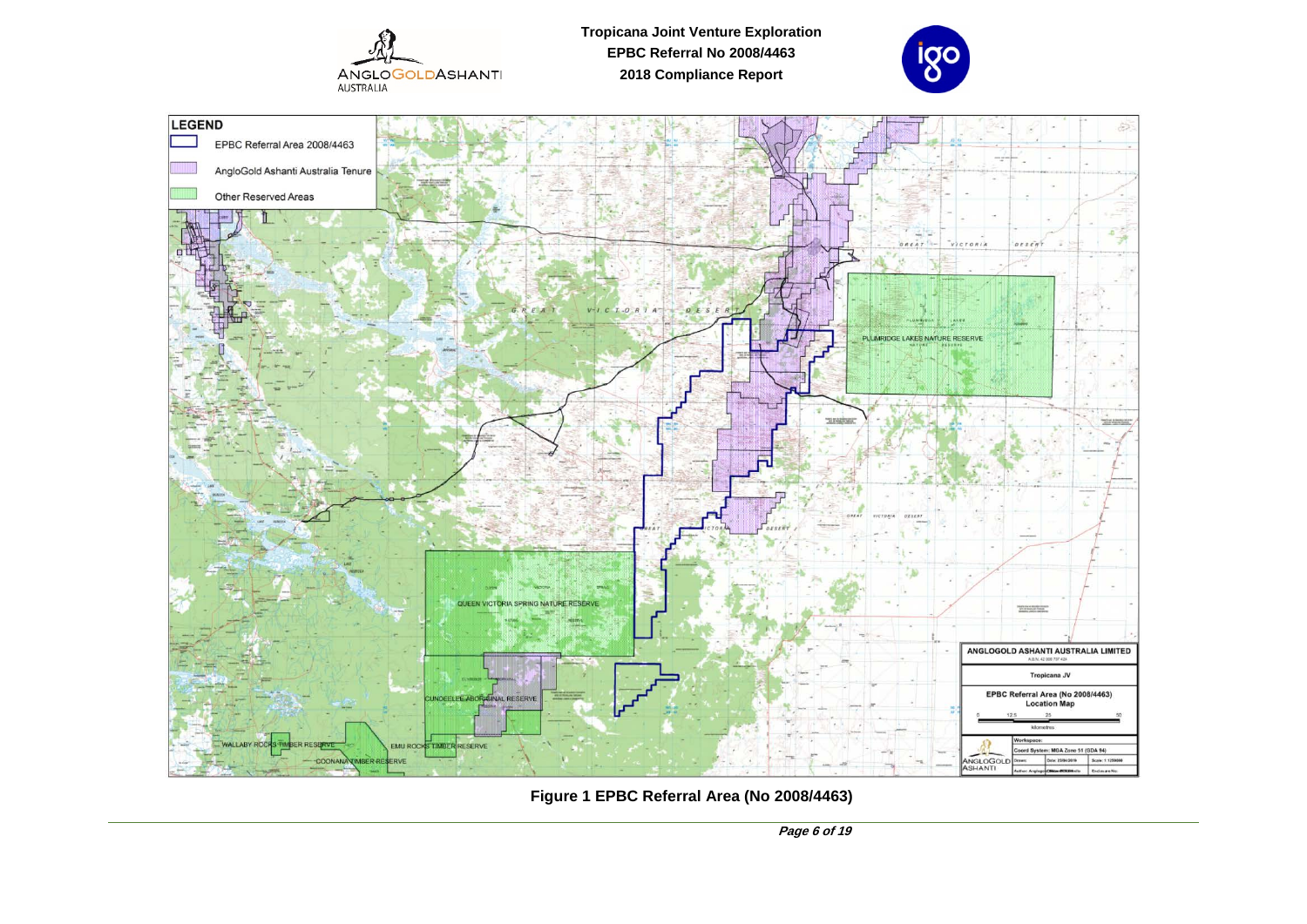<span id="page-6-1"></span>I



## <span id="page-6-0"></span>**1.3 Tenement and PoW Details**

At the time of approval of EPBC Referral No: 2008/4463, all tenements within the EPBC referral area were held with AGAA as the Manager of the Tropicana Joint Venture. AGAA was acting as agent severally for each of the Joint Venturers in their respective percentage interests of AGAA 70% and Independence Group NL (IGO) 30%. Accordingly the subsequent Variation to EPBC Referral No: 2008/4463 also identified both AGAA and IGO as 'Person to whom the approval is granted'.

#### **Tenements within the EPBC Referral Area**

At the end of the current reporting period, AGAA held four (4) tenements within the EPBC Referral Area (Table 1).

| <b>Tenements</b> | Date of Grant |
|------------------|---------------|
| E 39/1012        | 18/05/2004    |
| E 39/1013        | 18/05/2004    |
| E 39/1989        | 20/03/2017    |
| E 39/1990        | 20/03/2017    |

Table 1 – AGAA tenements within the EPBC Referral Area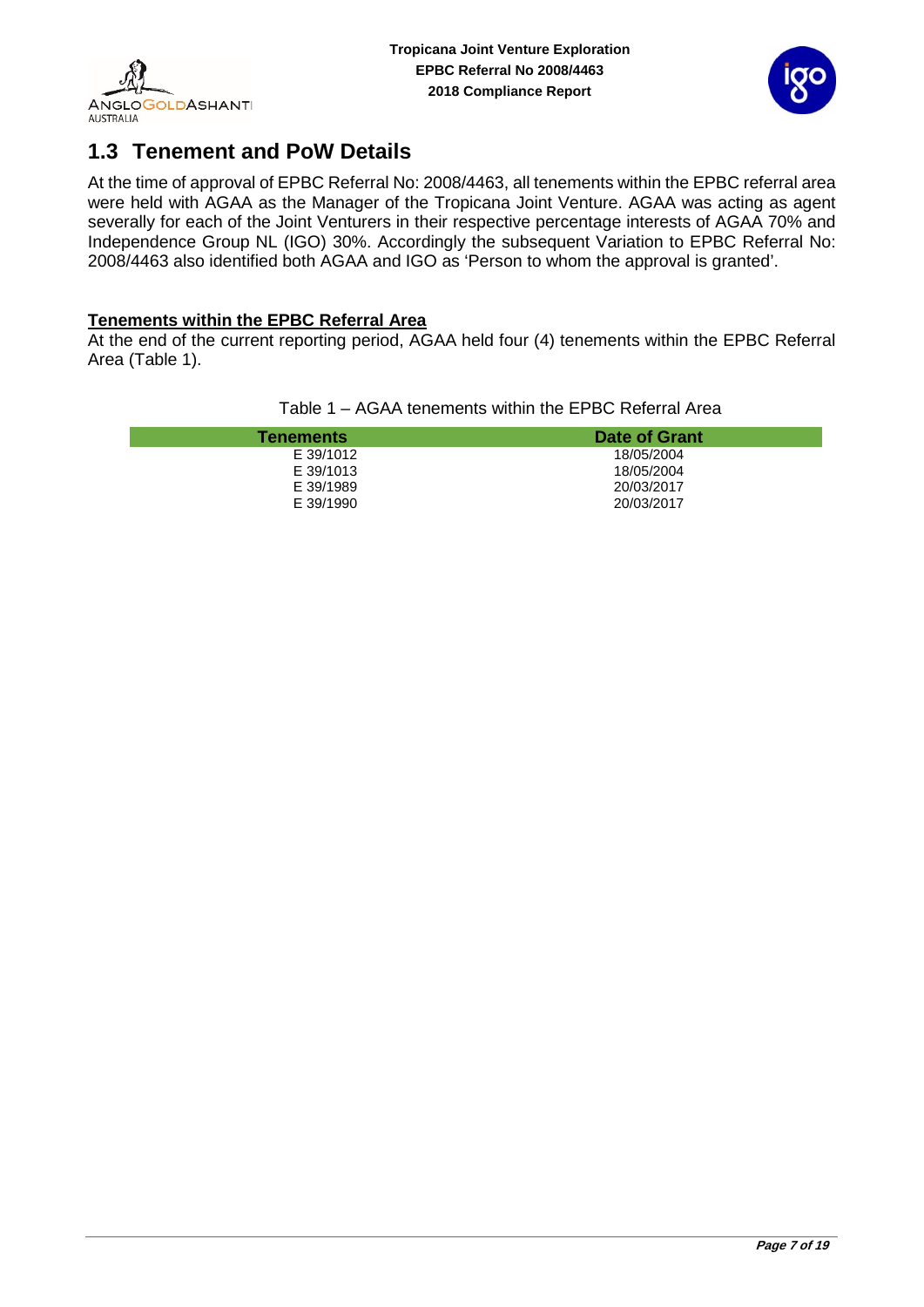



#### **Tenements Acquired / Surrendered by AGAA in the EPBC Area**

Figure 2 displays the current and surrendered AGAA tenements within the EPBC Referral Area.

Table 2 – Tenements surrendered and partially surrendered within the EPBC Referral Area

<span id="page-7-0"></span>

| <b>Surrendered Tenements</b>         | <b>Date of Surrender</b> |
|--------------------------------------|--------------------------|
| E28/1367                             | 03/01/2015               |
| E39/1038                             | 16/3/2015                |
| E39/1042                             | 16/3/2015                |
| E39/1763                             | 16/3/2015                |
| E39/1040                             | 16/3/2015                |
| E39/1041                             | 16/3/2015                |
| E39/1214                             | 16/3/2015                |
| E39/1043                             | 16/3/2015                |
| E39/1044                             | 16/3/2015                |
| E39/948                              | 16/09/2016               |
|                                      |                          |
| <b>Partial Surrendered Tenements</b> | <b>Date of Surrender</b> |
| E39/1989                             | 12/10/2017               |
| E39/1990                             | 12/10/2017               |

Table 3 - AGAA Tenements and Associated POW's within EPBC Referral Area

<span id="page-7-1"></span>

| <b>Group 1 Tenements</b> | <b>Current POW's</b>      |
|--------------------------|---------------------------|
| E 39/1012                | REG ID 70810 (POW 171213) |
| E 39/1013                | REG ID 70810 (POW 171213) |
| E 39/1990                | REG ID 70810 (POW 171213) |
| E 39/1989                | REG ID 70810 (POW_171213) |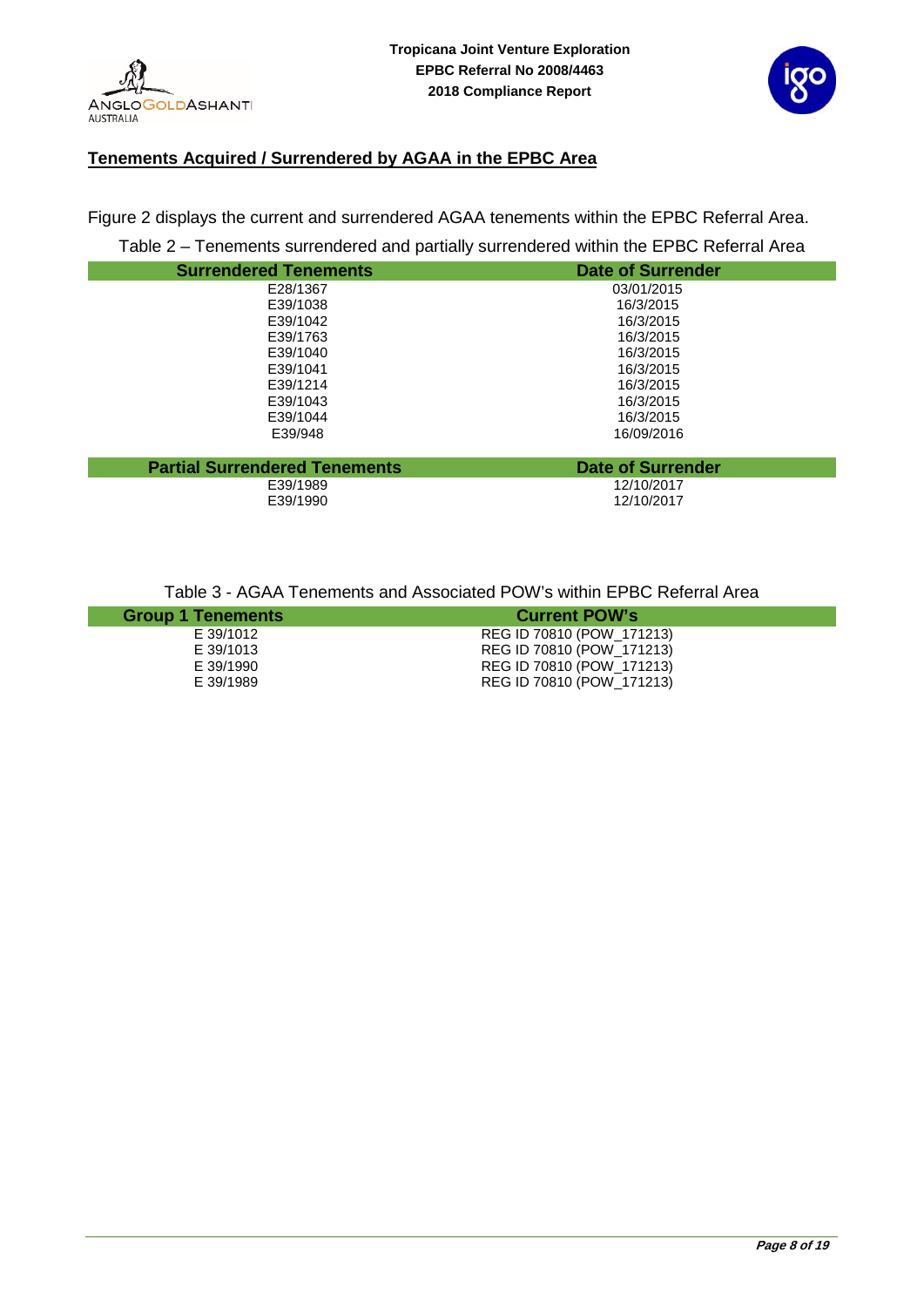**ANGLOGOLDASHANTI AUSTRALIA** 

#### **Tropicana Joint Venture Exploration EPBC Referral No 2008/4463 2018 Compliance Report**

![](_page_8_Picture_2.jpeg)

![](_page_8_Figure_3.jpeg)

<span id="page-8-0"></span>**Figure 2 Map displaying active and partial surrendered tenure within the EPBC Referral Area.**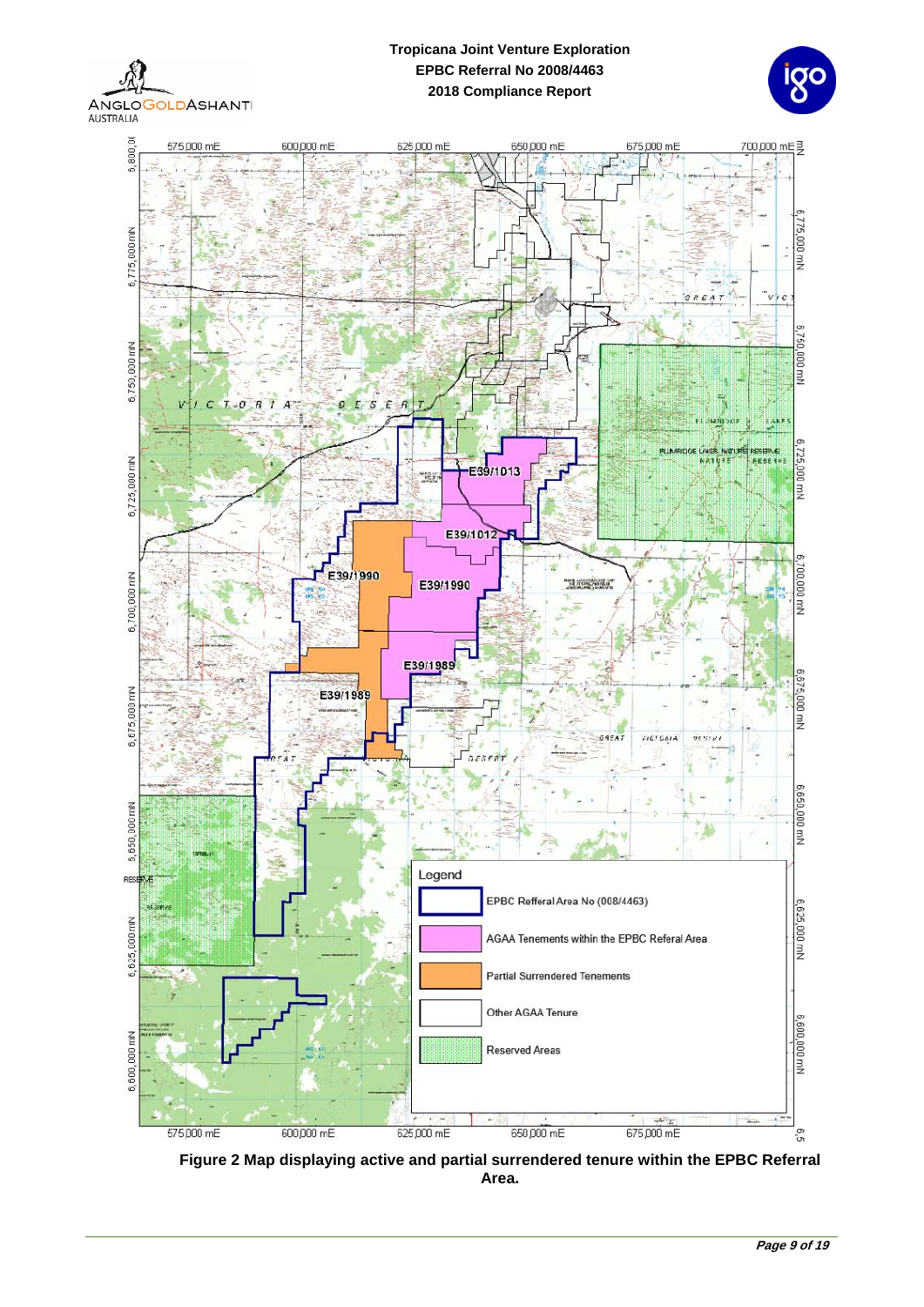![](_page_9_Picture_2.jpeg)

### <span id="page-9-0"></span>**1.4 Definitions**

In reading this report, reference should be made to the following definitions contained within the EPBC Referral Approval and Variation to Conditions Attached to Approval enacted by DoE in relation to EPBC 2008/4463.

*The EPBC Act is the Environment Protection and Biodiversity Conservation Act 1999.*

*The Minister means the minister administering the Environment Protection and Biodiversity Conservation Act 1999 and includes a delegate of the minister.*

*The Department means the Australian Government Department administering the Environment Protection and Biodiversity Conservation Act 1999.*

*To commence the action means any preparatory works required to be undertaken including clearing vegetation, the erection of any onsite temporary structures and the use of heavy duty equipment for the purpose of breaking the ground for mining, buildings or infrastructure.*

*Disturbance includes the clearance of native vegetation, construction of access tracks, establishment of drillpads and sumps or any other supporting infrastructure for exploration activities.*

*Clearance of native vegetation includes the cutting down, felling, thinning, logging, removing, killing, destroying, poisoning, ringbarking, uprooting or burning of native vegetation.*

*Exploration drilling includes activities that require the clearing of vegetation to facilitate access prior to undertaking any work, such as Aircore Drilling, RC Drilling and Diamond drilling.*

*National Malleefowl Monitoring Database means that national database for the monitoring of Malleefowl available on the internet at* <http://database.malleefowlvictoria.org.au/Start.aspx>

*Adjacent: means any Malleefowl mounds immediately outside the 100 metre buffer area as identified in approval condition 2 (d) and Sandhill Dunnart habitat immediately outside the 50 metre buffer area as detailed in approval condition 4 (b) and located within Group 2 and Group 3 tenement areas as shown in figures at Attachments A and B.*

*Targeted exploration program: An area which, having been geologically assessed for prospectivity, warrants on ground exploration. Typical activities potentially include ground disturbing work such as drilling programs, and /or less invasive activities such as surface geochemical sampling and ground based geophysical surveys. Such programs will represent the location of any ground disturbance, such as drill lines, drill hole locations and associated works, and any required access/egress tracks*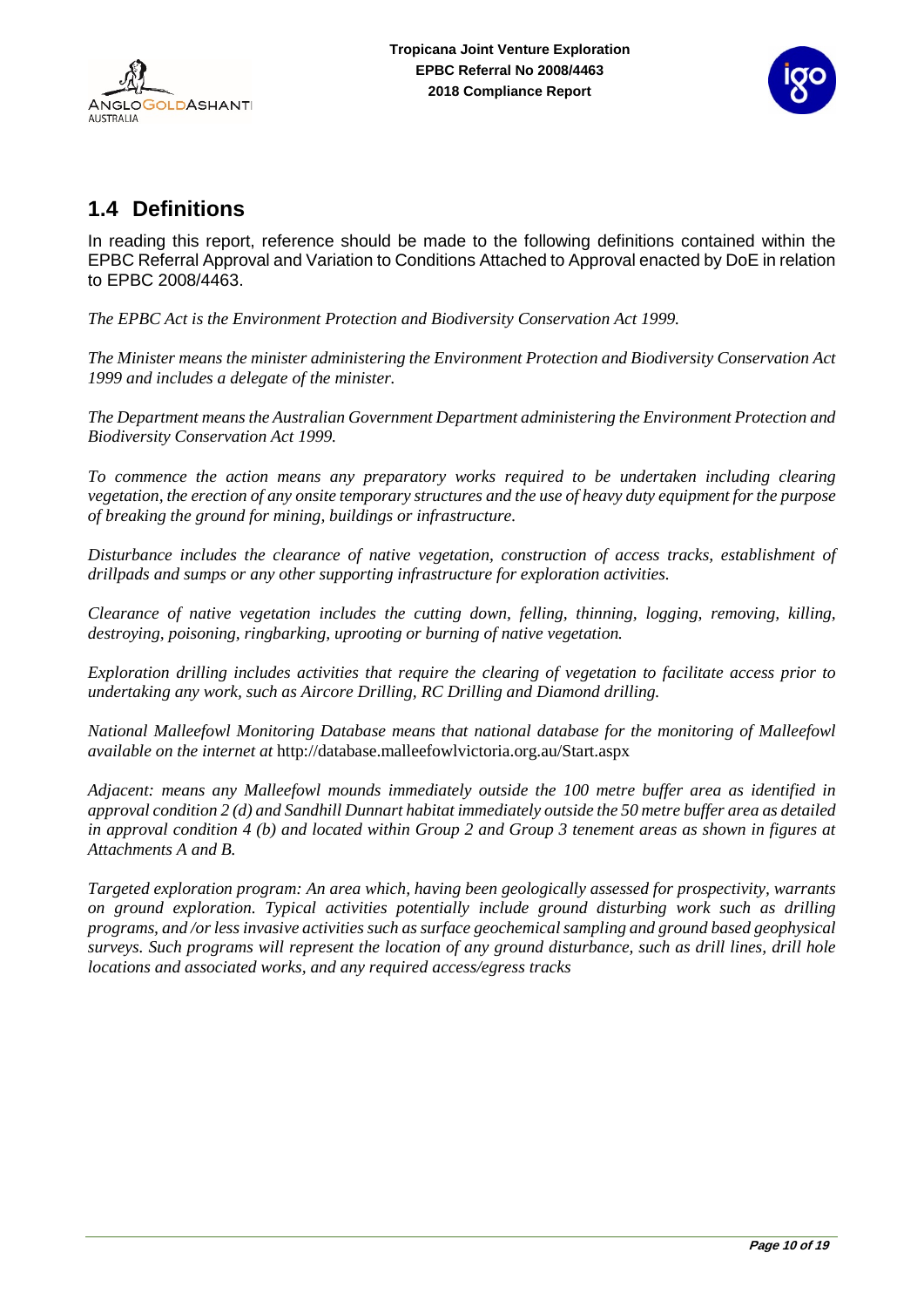![](_page_10_Picture_0.jpeg)

![](_page_10_Picture_2.jpeg)

# <span id="page-10-0"></span>**2 EPBC Act Compliance**

This report presents the *EPBC Act* conditions, under which AGAA are permitted to conduct exploration activities on existing exploration tenements in the Great Victorian Desert bioregion, collectively known as the EPBC Referral Area.

### <span id="page-10-1"></span>**2.1 Condition 1**

Condition 1 reads:

*Within 14 Days after the commencement of the action, the person taking the action must advise the Department in writing of the actual date of commencement.*

Reference should be made to the EPBC Compliance Report 2013 available at: <http://www.tropicanajv.com.au/irm/content/document-library1.aspx?RID=406>

## <span id="page-10-2"></span>**2.2 Condition 2**

Condition 2 reads:

*In order to protect the Malleefowl (Leipoa ocellata), the person undertaking the action must implement the following mitigation measures;*

*a. Undertake a monitoring program of Malleefowl mounds identified within the Malleefowl Preservation Group report dated November 2009, on an annual basis during the Malleefowl breeding season (September through to March), starting within the year exploration drilling commences. The monitoring program must be undertaken in accordance with the National Manual for the Malleefowl Monitoring System (2007)*

A survey of Malleefowl mounds identified by AGAA within active tenements was conducted in February 2019. The survey was completed by the Tropicana Gold Mine (TGM) Environmental Officer and Environmental Superintendent. This data was collected in accordance with the National Manual for the Malleefowl Monitoring System. The data was collated and submitted for entry into the National Monitoring System Database in February 2019.

*b. Prior to the commencement of each targeted exploration program, undertake inspection for evidence of Malleefowl mounds. Where evidence is observed, undertake a further targeted survey for Malleefowl and mounds within the area of observations and surrounding suitable habitat within one month of the initial inspection, in accordance with the Department's Survey Guidelines for Australia's Threatened Birds (DEWGA 2010).*

AGAA's standard practice as documented in the Environmental and Heritage Notification Work Instruction is to conduct an Environmental Inspection of the proposed drilling and associated activities area, for the presence of flora and fauna of environmental value, including Malleefowl. The inspection is undertaken prior to any works taking place on the ground. An Environmental Inspection Notification (EIN) Report is prepared for each proposed drilling program. The drill program is modified to minimise environmental impact and to ensure any required buffers are implemented.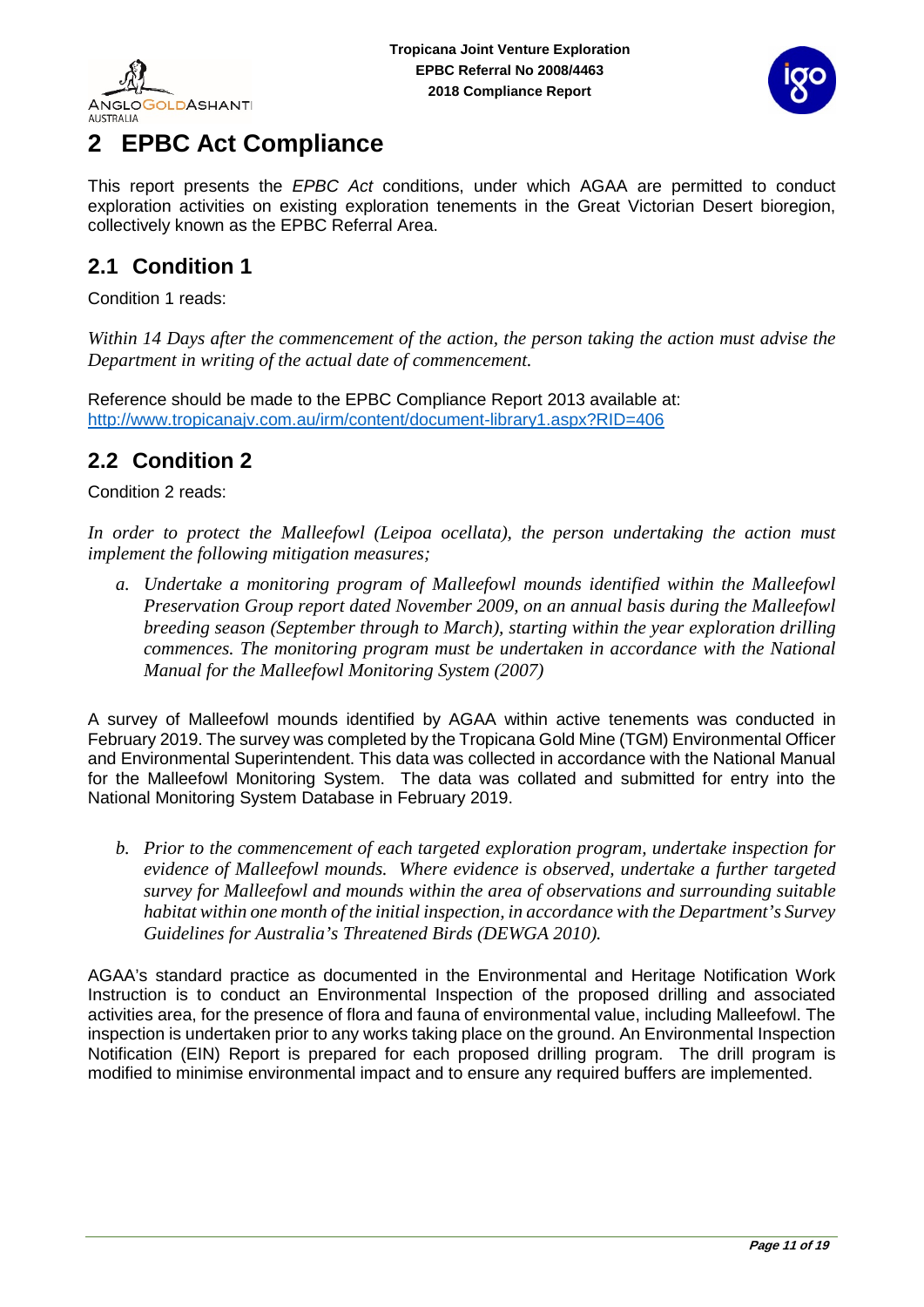![](_page_11_Picture_2.jpeg)

*c. Submit the results of the inspection, monitoring program and targeted surveys to the National Malleefowl Monitoring Database within two months of completion of each activity.* 

A survey of Malleefowl mounds identified by AGAA within active tenements was conducted in February 2019 and submitted for entry into the National Monitoring System Database in February 2019. The data submitted also included Malleefowl mound data identified as a result of the Southern Travers EIN.

*d. Prior to the commencement of any targeted exploration activities, establish a buffer zone of a minimum of 100 metres around any identified mounds, including those identified in the targeted survey in condition 2(b) that occur adjacent to each targeted exploration area, as identified in Attachment A. No disturbance must occur within the buffer zone.*

AGAA record all threatened fauna sightings and the locations of both active and inactive Malleefowl mounds, using positional data, and records this in a Geographic Information System (GIS). This system allows a 100 metre buffer to be added around any Malleefowl mound identified within the EPBC Referral area and prevents any works being planned or undertaken within the buffered area.

The field crew who carry out clearing works to prepare for the drill program and associated activities are provided with the positional data and maps with required buffers delineated. Digital positioning data is also collected by the field crew during clearing activities which allows AGAA to verify compliance to buffer zone requirements.

## <span id="page-11-0"></span>**2.3 Condition 3**

Condition 3 reads:

*In order to protect the Southern Marsupial Mole (SMM), the person undertaking the action must implement the following mitigation measures:*

*a. installation of access tracks along sand dunes must be avoided;*

AGAA used aerial photography to identify sand dunes within the Fraser Region and purchased GIS data of their locations. This information is projected into the Tropicana GIS system and all tracks are planned to avoid these areas.

The EIN process described in 2.2(b) is also used to identify sand dunes within the proposed drilling program area. An Environmental Officer undertakes an on-ground inspection of the proposed area by light vehicle and/or on foot and modifies proposed programs as required to minimise impacts to sand dunes.

*b. Access tracks must be designed and installed to minimise impacts on SMM habitat including minimising the use of soft-sandy uplands, and position tracks in areas between dunes;*

In 2014 AGAA engaged the services of Dr Joe Benshemesh to provide environmental expertise in relation to the habitat and behaviours of the SMM. The advice given as documented in the SMM Program approved by DoE is that prime habitat is located in the upper crest of the sand dunes.

Details of the SMM habitat outlined in the SMM Program are provided in the EPBC Compliance Report 2014 available at:

<http://www.tropicanajv.com.au/irm/content/document-library1.aspx?RID=406>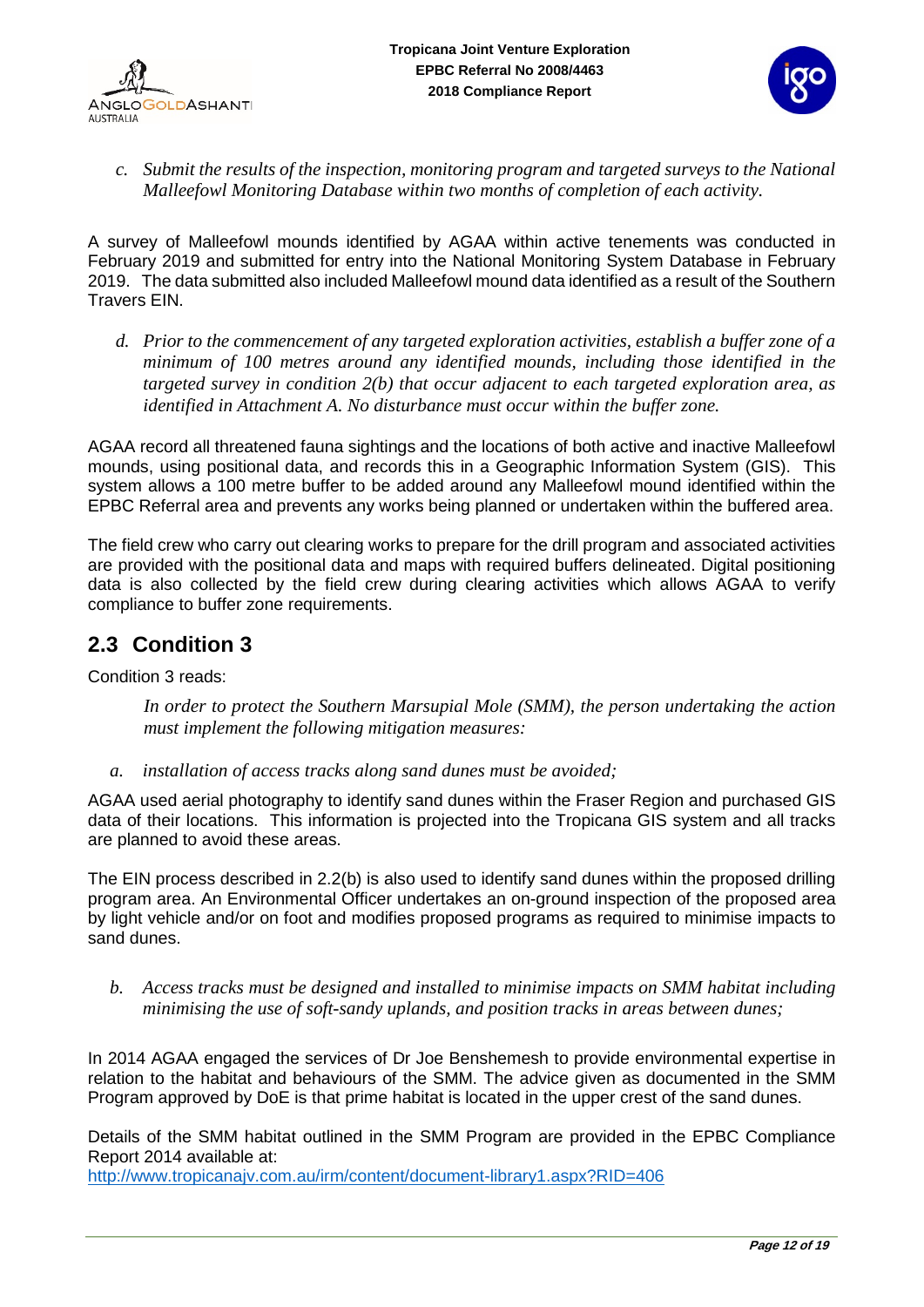![](_page_12_Picture_0.jpeg)

![](_page_12_Picture_2.jpeg)

AGAA has determined prime SMM habitat to be within 40 m of the crest of sand dunes. When conducting a EIN, Environmental Officers ensure that 40m buffers are established around all sand dunes within the immediate vicinity of the proposed drill program, ensuring no work is conducted within this area. The process is managed in accordance with the Environmental Inspection Notification Procedure described in 2b.

*c. By the end of October 2012, submit a SMM monitoring program to the Minister for approval. The program must include details of a progressive monitoring strategy to monitor the potential impacts from exploration drilling on prime SMM habitat and evidence of the SMM population, and details of targeted surveys within suitable SMM habitat areas adjacent to the proposed exploration program;*

The SMM Monitoring Program was developed in liaison with Dr Joe Benshemesh and submitted to DoE for approval on 14 December 2012. The program was approved by DoE on 19 February 2013.

Details of SMM survey works are provided in EPBC Compliance Report 2013 at: <http://www.tropicanajv.com.au/irm/content/document-library1.aspx?RID=406>

*d. The approved SMM Monitoring Program must be implemented,*

The SMM Monitoring Program was implemented in 2013, as described in 3c. The Program stipulates that a baseline survey of 200 monitoring trenches must be completed within 2 years. The first stage of the monitoring program was undertaken in November 2013 with 100 trenches completed. The second stage was completed in June 2014. The data for both stages of the baseline survey was collated and provided to Dr Joe Benshemesh in December 2014. The results and analysis of the surveys was completed by Dr Joe Benshemesh in January 2015 and submitted to the DoE on the 19<sup>th</sup> February 2015.

The survey reports are available in Appendix D in the EPBC Compliance Report 2014 available at: <http://www.tropicanajv.com.au/irm/content/document-library1.aspx?RID=406>

In accordance with the SMM monitoring program (Section 6.2) AGAA committed to undertake further monitoring programs in the event of an escalation of exploration impact. Specifically, if exploration is increased from low impact reconnaissance exploration drilling to medium impact prospect exploration and resource definition drilling, additional monitoring is required. This condition applies if the work is within 20m of the 40m buffer zone around sand dunes. The objective of the follow up survey is to study the effects of the more intense drilling on marsupial moles as a precaution. To date no escalation in impact has been undertaken, thus further monitoring of SMM has not been required under the conditions.

Section 11 of the SMM Monitoring Program recommends that AGAA re-evaluate the monitoring program and give due consideration if any new information that may come to hand regarding SMM habitat, behaviours and/or populations. On the 3<sup>rd</sup> of December 2015 the Federal Minister removed the Southern Marsupial Mole from the 'Endangered' category listing in the *EPBC Act.* The Federal Threatened Species Scientific Committee demonstrated that the species was no longer deemed to be in immediate danger of extinction. Dr Joe Benshemesh's extensive surveys undertaken between 2004 and 2010 revealed that the SMM are widespread and common throughout much of their known range and concluded that there was no evidence of an ongoing decline (Threatened Species Scientific Committee 2015).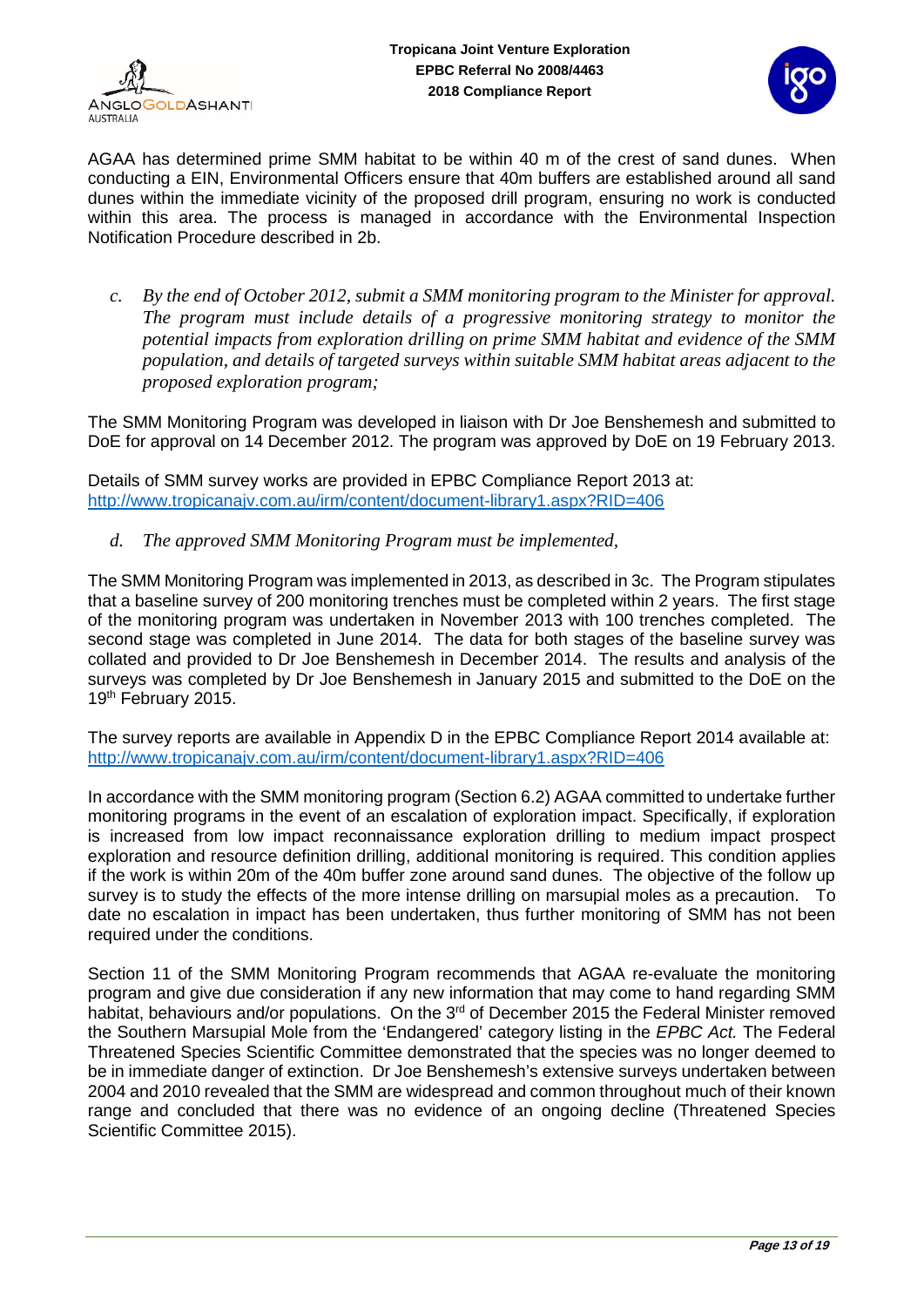![](_page_13_Picture_0.jpeg)

![](_page_13_Picture_2.jpeg)

In light of the change in conservation status of the SMM Mole, consideration should be given to the value for additional surveys if more intense drilling were to occur in the EPBC referral area in the future.

*e. Areas identified as prime Southern Marsupial Mole (SMM) habitat, including those identified through the targeted surveys and monitoring programs required under condition 3 (c), must be avoided, including through establishment of a buffer zone of a minimum of 40 metres around any SMM habitat. The buffer zones must be established and managed in accordance with the approved SMM monitoring program.* 

The Environmental Inspection Notification process described in 2.2b is used to identify sand dunes within the proposed drilling program area. Positional data is gathered and entered into the Tropicana AGAA internal GIS system, including establishing a 40m buffer. As described in 2.2d, the field crew utilise the positional data to ensure that tracks or other areas are not cleared within the buffer area. Accordingly, prime SMM habitat remains undisturbed.

## <span id="page-13-0"></span>**2.4 Condition 4**

Condition 4 reads:

*In order to protect the Sandhill Dunnart, the person undertaking the action must implement the following mitigation measures;*

*a. Implement the avoidance measures detailed in Section 6 of the Tropicana Joint Venture Group 2 and Group 3 Exploration Areas Conservation and Environmental Management Plan (CEMP) dated 14 December 2010, as relevant to the Sandhill Dunnart. Where these measures cannot be implemented, the person undertaking the action must undertake a detailed monitoring program and follow up monitoring for the duration of the exploration activities. The monitoring program must target those Sandhill Dunnart habitats identified in the Sandhill Dunnart assessment undertaken by GHD in 2009 (reported in GHD report, Sandhill Dunnart habitat assessment, Group 2 & 3 tenements, dated July 2010) and are located adjacent to areas of exploration activities within Group 2 and Group 3 tenements as identified at Attachment B.* 

Reference should be made to EPBC Compliance Report 2013 available at: <http://www.tropicanajv.com.au/irm/content/document-library1.aspx?RID=406>

Sandhill Dunnart habitats identified in the Sandhill Dunnart habitat assessment undertaken by GHD in 2009 have been put into the AGAA GIS so they are clearly identified. Sixteen of the twenty four habitats identified by GHD are within the EPBC referral area.

Air Core drilling occurred on already existing tracks within an identified Sandhill Dunnart habitat in 2018, no clearing was permitted within the habitat area. Reopening of rehabilitated tracks within an identified Sandhill Dunnart Habitat in 2018 also occurred. During a follow up review of this habitat area it was discovered that the area is burnt due to bushfire.

*b. Prior to the commencement of any targeted exploration activities, establish a buffer zone of a minimum of 50 metres around any identified Sandhill Dunnart habitat and 100 metres around all confirmed habitat based on the results of the monitoring program in condition 4(a). No disturbance must occur within the buffer zones.*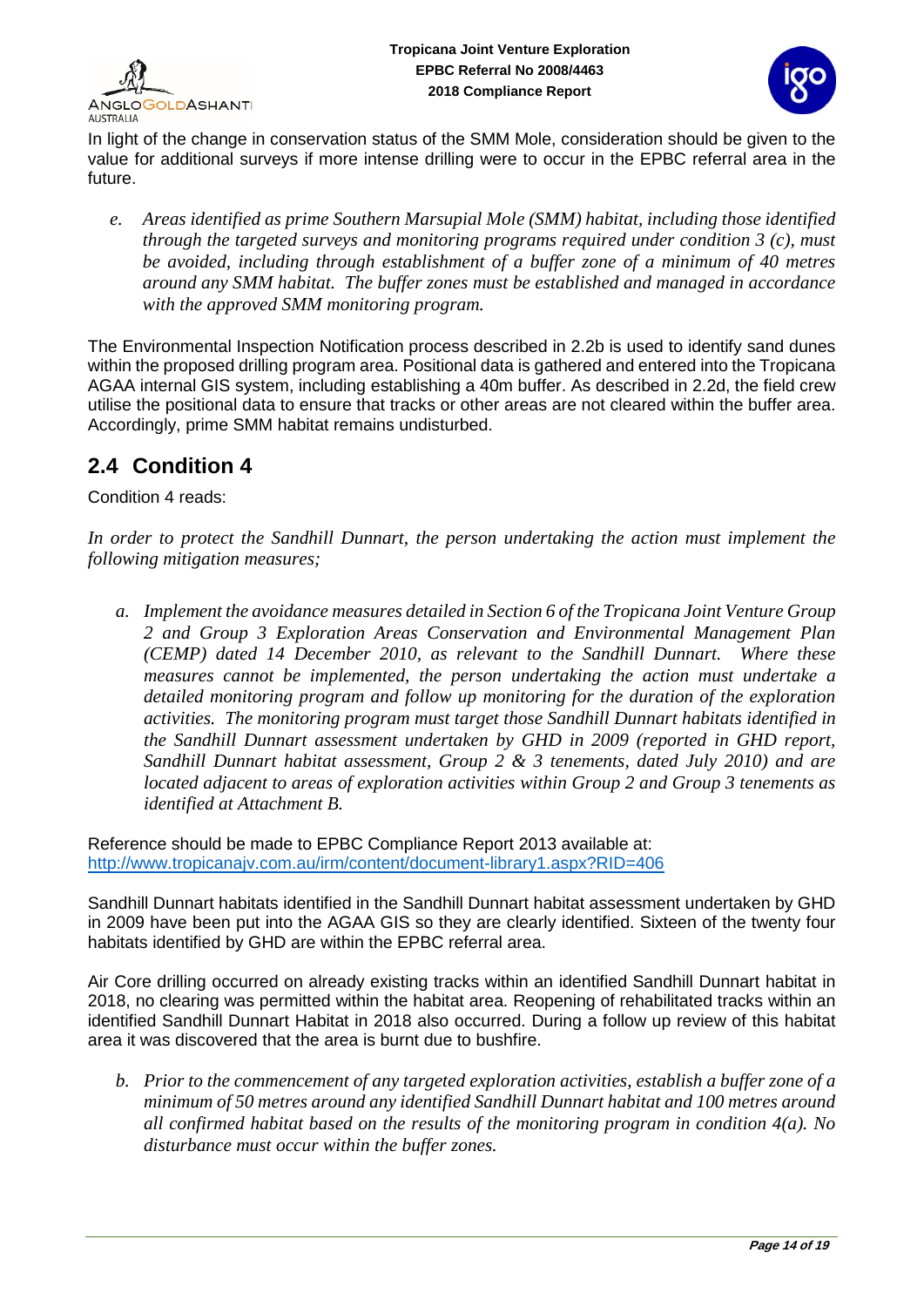![](_page_14_Picture_0.jpeg)

![](_page_14_Picture_2.jpeg)

AGAA has implemented the required 100 metre buffers around those Sandhill Dunnart habitats identified by GHD that are within the EPBC Referral Area using the internal GIS system.

## <span id="page-14-0"></span>**2.5 Condition 5**

Condition 5 reads:

*The results of the inspections, targeted surveys and monitoring programs in conditions 2, 3 and 4 must be made available publically on the Tropicana JV website in accordance with condition 7.*

#### Malleefowl Monitoring

Results of the inspection, monitoring program and targeted surveys for Malleefowl were submitted to the National Malleefowl Monitoring Database on February the 19<sup>th</sup> 2019.

#### Southern Marsupial Mole Monitoring

The results of the Southern Marsupial Mole survey have been analysed by Dr Joe Benshemesh and a report prepared. The key findings were provided in Appendix D in the EPBC Compliance Report 2014 available at:

<http://www.tropicanajv.com.au/irm/content/document-library1.aspx?RID=406>

#### Sandhill Dunnart Monitoring

Prior to undertaking any ground disturbing works, AGAA undertake a desktop and on-ground assessment for environmental values. The risk review is captured in an Environmental Inspection Notification (EIN) Report and modifications made to the program to avoid Sandhill Dunnart Habitat.

### <span id="page-14-1"></span>**2.6 Condition 6**

Condition 6 reads:

*The person taking action must, within 12 months of the commencement of the action, complete and submit to the Minister for approval a detailed Rehabilitation Plan for the progressive rehabilitation and revegetation of the project area.*

*This Rehabilitation Plan must include, at a minimum, the following information:*

- *a. the desired outcomes/objectives of implementing the plan;*
- *b. details of the vegetation communities to be re-established and the timing of progressive rehabilitation;*
- *c. criteria to determine success of re-establishment of vegetation communities;*
- *d. a process to progressively report to the Department the rehabilitation management actions undertaken and the outcomes of those actions, and the mechanisms to be used to identify the need for improved management;*
- *e. a description of the potential risks to successful management and rehabilitation on the project site, and a description of the contingency measures that would be implemented to mitigate these risks; and*
- *f. details of parties responsible for reviewing and implementing the Plan.*

*The approved Rehabilitation Plan must be implemented.*

On 5 December 2014, AGAA received approval of the Rehabilitation Review and Management Plan for Exploration (Great Victoria Desert) Version 3 (The Rehabilitation Management Plan) from the Department of the Environment, in accordance with Condition 6.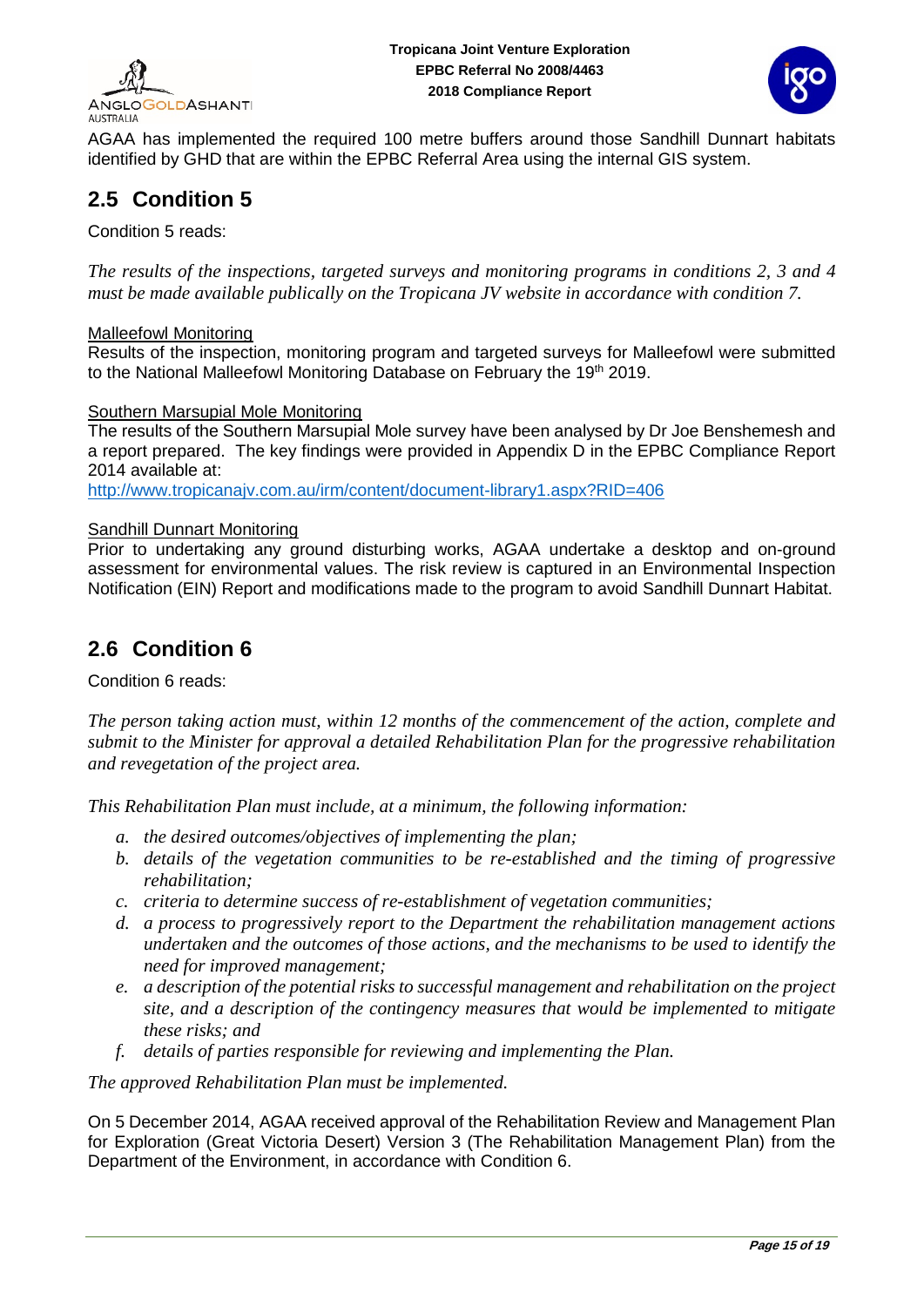![](_page_15_Picture_0.jpeg)

![](_page_15_Picture_2.jpeg)

All rehabilitation in the EPBC Referral Area has been undertaken in accordance with the Rehabilitation Management Plan. All track and drill site rehabilitation has been documented and recorded in databases detailing the location, date and level of rehabilitation completed.

Monitoring sites have been established in areas where rehabilitation has been completed on AGAA managed tenements within the EPBC area. AGAA is committed to monitoring these sites on an annual basis to establish revegetation success for the life of the tenure being held and managed by AGAA. Some of the established sites were disturbed as a result of the 2018 Southern Traverse program. A review of the rehabilitation sites it scheduled to be complete by 2019/2020.

## <span id="page-15-0"></span>**2.7 Condition 7**

Condition 7 reads:

*Within three months of every 12 months anniversary of the commencement of the action, the person taking the action must publish a report on their website addressing compliance with the conditions of this approval over the previous 12 months, including implementation of any management and monitoring programs as specified in the conditions. Non-compliance with any of the conditions of this approval must be reported to the Department at the same time as the compliance report is published.* 

This report serves to fulfil this condition.

Should further information be required please contact the Tropicana's Environmental Management Team directly through [TGMApprovals@anglogoldashanti.com](mailto:TGMApprovals@anglogoldashanti.com) 

## <span id="page-15-1"></span>**2.8 Condition 8**

Condition 8 reads:

*Upon the direction of the Minister, the person taking the action must ensure that an independent audit of compliance with the conditions of approval is conducted and a report submitted to the Minister. The independent auditor must be approved by the Minister prior to the commencement of the audit. Audit criteria must be agree to by the minister and the audit report must address the criteria to the satisfaction of the Minister.*

During the reporting period, the Minister did not issue any direction to require an independent compliance audit.

## <span id="page-15-2"></span>**2.9 Condition 9**

Condition 9 reads:

*If the person talking the action wishes to carry out any activity otherwise than in accordance with the condition 7, the person taking the action must submit for the Minister's written approval a revised version of any such plan. The varied activity shall not commence until the Minister has approved the varied plan in writing. If the Minister approves such a revised plan, that plan must be implemented*  in place of the plan originally approved. Unless the Minister has approved the revised plan, then the *person taking the action must continue to implement the plan originally approved.*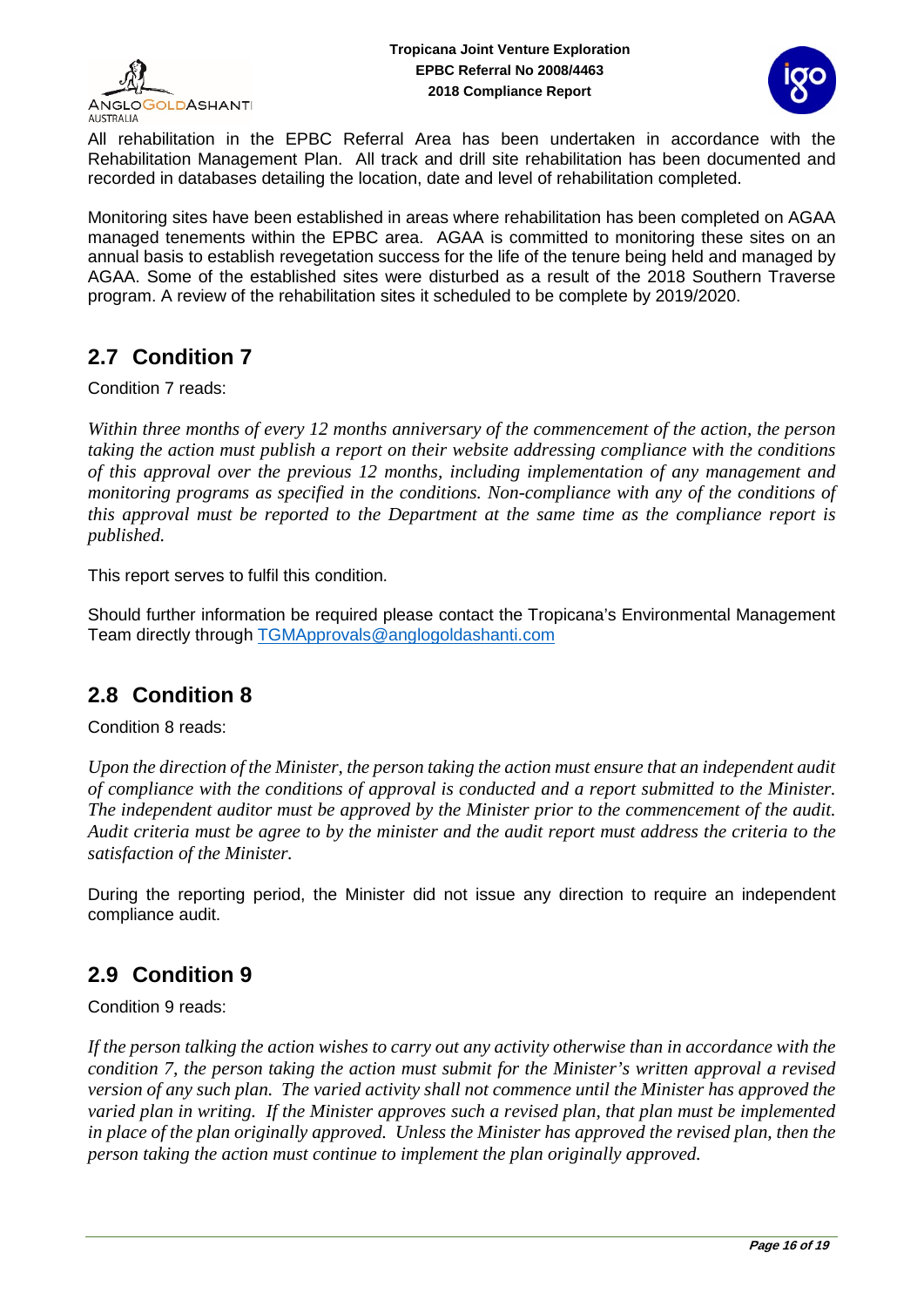![](_page_16_Picture_0.jpeg)

![](_page_16_Picture_2.jpeg)

AGAA conducted all exploration activities within the EPBC Referral Area in accordance with Condition 7.

### <span id="page-16-0"></span>**2.10 Condition 10**

Condition 10 reads:

*If the Minister believes that is necessary or convenient for the better protection of the listed threatened species and communities to do so, the Minister may request the person taking the action make specified revisions to the plans approved pursuant to these conditions and submit the revised plan for the Minister's written approval. The person taking the action must comply with any such request. The revised approved plan must be implemented. Unless the Minister has approved the revised plan then the person taking the action must continue to implement the plan originally approved.*

No revision to the approved plans was requested by the Minister during the reporting period.

### <span id="page-16-1"></span>**2.11 Condition 11**

Condition 11 reads:

*If, at any time after 5 years from the date of this approval, the person taking the action has not commenced the action, then the person taking the action must not substantially commence the action without the written agreement of the Minister.*

Work formally commenced in February 2013 after approval was granted to the EPBC Condition Variation.

### <span id="page-16-2"></span>**2.12 Condition 12**

Condition 12 reads:

*The person taking the action must maintain accurate records substantiating all activities associated with or relevant to the conditions of approval, including measures taken to implement the management plans required by this approval, and make them available upon request to the Department. Such records may be subject to audit by the Department or an independent auditor in accordance with section 458 of the EPBC Act, or used to verify compliance with the conditions of approval. Summaries of audits will be posted on the Department's website. The results of audits may also be publicised through the general media.*

AGAA maintains all records associated with exploration activities within the EPBC Referral Area. These records can be provided to DoE upon request.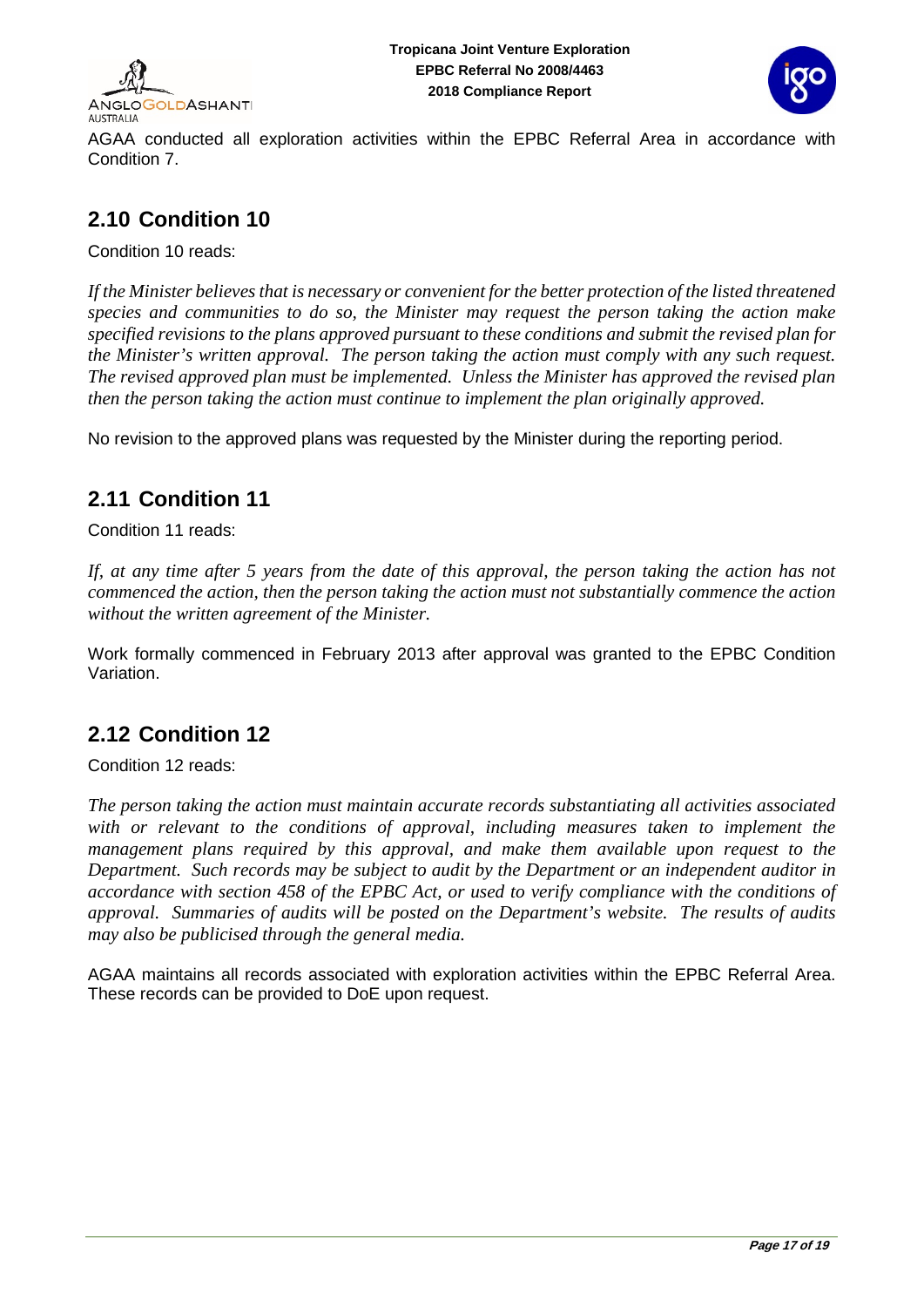![](_page_17_Picture_0.jpeg)

![](_page_17_Picture_2.jpeg)

# <span id="page-17-0"></span>**3 Conclusion**

This report serves to meet the requirements of Condition 7 of EPBC Approval No 2008/4463. AGAA is in compliance with all conditions of the EPBC approval.

This report will be published on the Tropicana JV website [\(www.tropicanajv.com.au\)](http://www.tropicanajv.com.au/) in accordance with Condition 7.